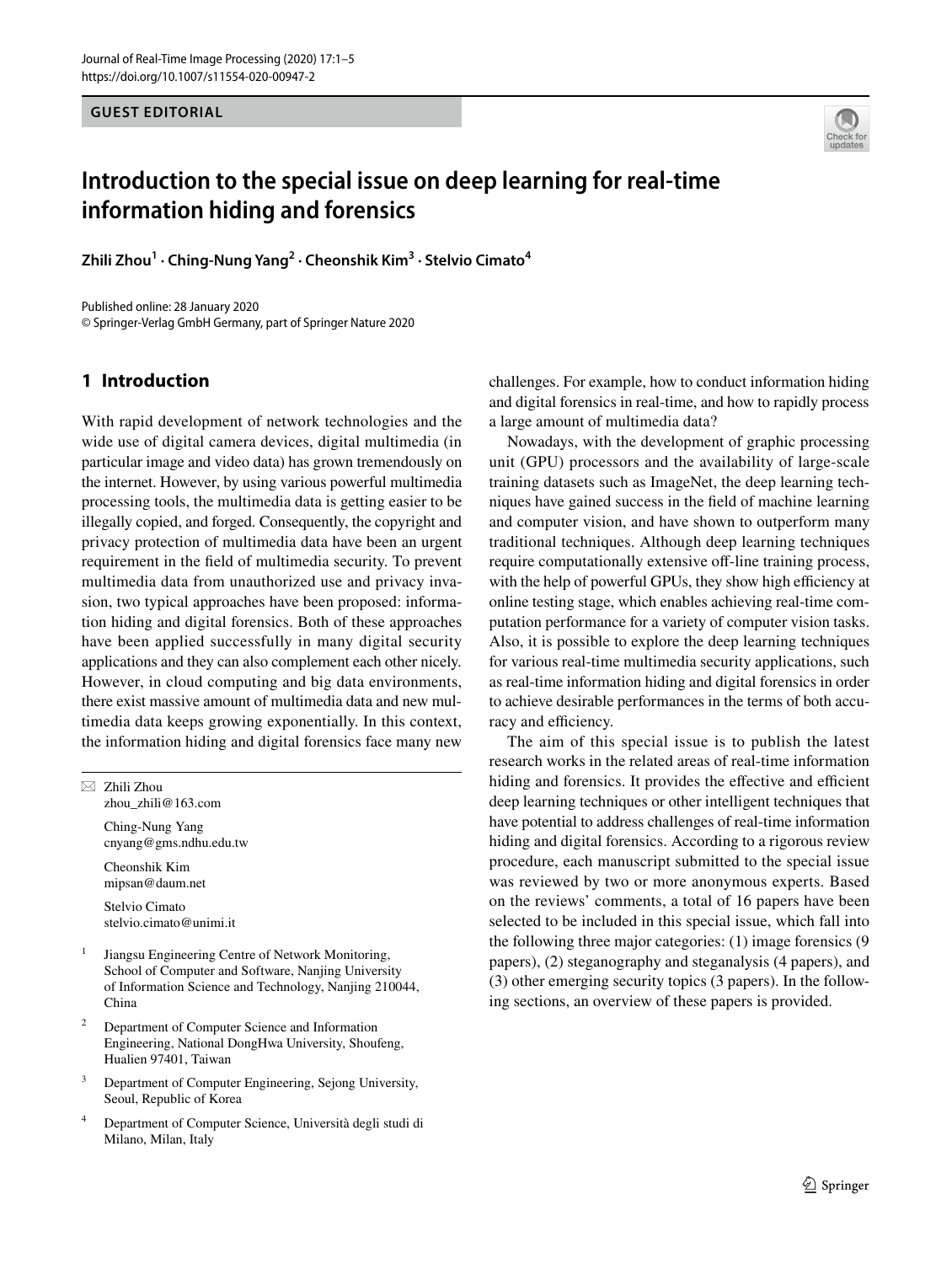## **2 Image forensics**

#### **2.1 Image manipulation forensics**

Since the non-aligned double JPEG (NA-DJPEG) compression is one of most common image manipulations, the paper entitled "Non-aligned double JPEG compression detection based on refned markov features in QDCT domain", co-authored by Wang et al. [[1](#page-4-0)], focuses on JPEG compression forensics. In this paper, the authors make full use of the color information in images, and propose refned Markov in quaternion discrete cosine transform (QDCT) domain for NA-DJPEG detection. The proposed refnement method not only reduces redundant features, but also makes the acquired features more efficient in detection. Therefore, the refned Markov features can not only capture the intra-block correlation between block QDCT coefficients but also improve computing efficiency in real-time. Finally, support vector machine (SVM) method is employed for NA-DJPEG compression detection. The experiment results demonstrate that the proposed algorithm not only make use of color information of images, but also can achieve better detection performance with small size images (i.e.,  $64 \times 64$ ) than the state-of-the-arts for NA-DJPEG detection.

In another paper entitled "Real-time estimation for the parameters of Gaussian fltering via deep learning", coauthored by Ding et al. [[2\]](#page-4-1), the authors propose a method to estimate the parameters of Gaussian fltering to process images based on convolutional neural networks (CNN). The experiments show that the proposed method can provide excellent real-time performance in estimating the window size and standard deviation of Gaussian flterings. The well-trained model can achieve satisfying estimation accuracy as well as the validation time efficiency.

Instead of focusing on a certain type of manipulations, the paper entitled "A real-time image forensics scheme based on multi-domain learning", co-authored by Yang et al. [\[3](#page-4-2)], proposes a generic forensic method using multidomain learning convolutional neural network (MDL-CNN) for the forensics of many kinds of manipulations. In this method, features of modifed image extracted from diferent datasets are then fed into the MDL-CNN in training process. Since the proposed MDL-CNN is trained by many types of image datasets generated by diferent kinds of manipulations, this method can distinguish many types of modifed images. To decrease the computation of proposed scheme,  $1 \times 1$  kernel convolution layer is used in the second convolutional layer of each network. Furthermore, a multi-domain loss function is developed to enhance the recognition ability of indepth learning features. The evaluation results show that MDL-CNN-based forensic framework not only achieves real-time forensics but also

provides signifcant performance improvement compared with state-of-the-art methods.

Diferent from the above passive forensic methods, the paper entitled "A real-time reversible image authentication method using uniform embedding strategy", co-authored by Yao et al. [\[4](#page-4-3)], proposes an active forensic method for tampered region detection and location. In this method, a uniform embedding strategy is adopted in this paper, in which one AC bit is embedded into each divided image block to ensure they have the same authentication capability. To improve the forgery localization precision, the block size is adaptively sought according to the embedding capacity of the image. In addition, during the image authentication process, the embedding parameters and location map information are verifed to increase the process's rigorousness. The experimental results demonstrate the superiority of the detection precision of the proposed method.

#### **2.2 Fingerprint forgery forensics**

The main security issue of real-time fngerprint authentication systems is that most fngerprint scanners are vulnerable to presentation attacks by artifcial replicas, made from plastic clay, gelatin, silicon, wood glue, etc. Thus, the fngerprints are easily to be forged. To detect forged fngerprints, the paper entitled "Semi-supervised stacked autoencoder-based deep hierarchical semantic feature for real-time fngerprint liveness detection", co-authored by Yuan et al. [\[5](#page-4-4)], propose an anti-spoofng attack scheme, called real-time fngerprint liveness detection (RFLD), to discriminate live or fake fngerprints. Diferent from the most of existing RFLD solutions all relied on handcrafted feature extraction and selection, this scheme applies stacked autoEncoder to RFLD to automatically learn deep hierarchical semantic features representation, and its consists of two parts: parameter pre-training based on unsupervised learning and RFLD based on supervised learning. The performance has been verifed on two public fngerprint datasets: LivDet 2011 and 2013, and the experimental results indicate that the proposed approach works well for RFLD as well as the detection performance is satisfactory.

#### **2.3 Forensics on other applications**

Besides the above image manipulation forensics and fngerprint forgery forensics, digital forensics are also extended to many other common applications, such as person re-identifcation, human age estimation, and VPN traffic identification.

Person re-identifcation aims to detect the specifed person across nonoverlapping cameras. It is a difficult forensic task due to the appearance variations caused by occlusion, human pose change, background clutter, illumination variation, and etc. In the paper entitled "Multi-level feature fusion model based real-time person re-identifcation for forensics",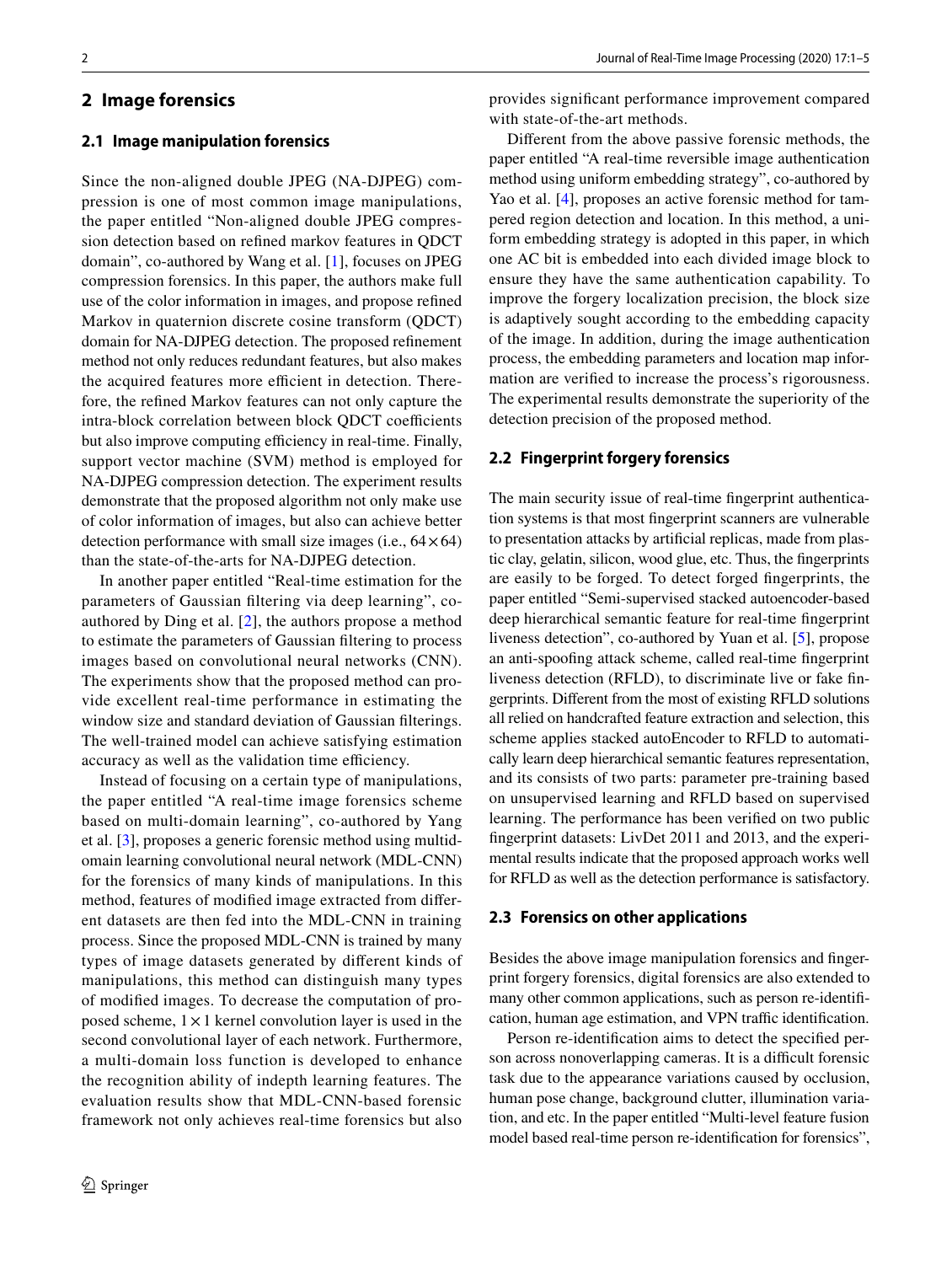co-authored by Wang et al. [\[6](#page-4-5)], a multi-level feature fusion model (MFFM) is designed to combine both deep features and handcrafted features in real-time. MFFM is frstly utilized to describe person appearance. Then, local binary pattern (LBP) and histogram of oriented gradient (HOG) are extracted to cope with geometric change and illumination variance. Experimental results indicate MFFM can achieve the best performance compared to the state-of-the-art models on the Market1501, CUHK03, and VIPeR datasets.

Human age estimation (AE) is an emerging research topic in computer vision and digital forensics and has attracted increasing amount of research due its wide potential applications. The paper entitled "Real-time human cross-race agingrelated face appearance detection with deep convolution architecture" is co-authored by Tian et al. [\[7](#page-4-6)]. To specially explore the relationships between aging and facial appearances across races, this paper is devoted to determining the correspondence between facial aging and facial appearances. Specifcally, it frstly extracts appearance vector features from facial images with their spatial structure preserved. Then, it selects the aging-related features shared by diferent races to explore their aging-related common facial regions, while removing redundant features. Thirdly, it improves the proposed model by incorporating potential cross-race relationships in an automated learning manner. Additionally, it extends the model with deep convolution architecture. The proposed methodologies are evaluated on a large face aging database with real-time efficiency.

Since there is a gap between meteorological satellite cloud images and the true information of the pictured clouds, extracting the true atmospheric information from "forged" satellite images in real-time is a challenging task. The paper entitled "A real-time typhoon eye detection method based on deep learning for meteorological information forensics", co-authored by Zhao et al. [[8\]](#page-4-7), proposes a real-time typhoon eye detection method from meteorological satellite cloud images based on deep learning. This new approach is the frst step in detecting hidden information in satellite cloud images and provides important data support to detect true typhoon information. The simulation experiments and the results show that the proposed method performs well in identifying typhoons. In the testing process, the average time needed to detect each sample is 6 ms, which fulflls the requirement for real-time typhoon eye detection. The proposed method outperforms the k-nearest neighbors (KNN) and support vector machine (SVM) algorithms.

Real-time VPN traffic identification has become an increasingly important task in network management and security maintenance. The paper entitled "Deep learningbased real-time VPN encrypted traffic identification methods", co-authored by Guo et al. [[9\]](#page-4-8), proposes two deep learning-based models to classify the traffic into VPN and non VPN traffic. These models utilize convolutional autoencoding (CAE) and convolutional neural network (CNN) respectively, preprocessing the traffic samples into session pictures, to accomplish the experiment objectives. The CAEbased method, utilizing the unsupervised nature of CAE to extract the hidden layer features, can automatically learn the nonlinear relationship between original input and expected output. The CNN-based method performs well in extracting two-dimensional local features of images. Experimental results show that the models perform better than traditional identifcation methods.

#### **3 Image steganography and steganalysis**

#### **3.1 Image steganography**

As a class of new techniques aiming to solve the problem of covert communication under lossy channels, robust steganography has become a new research hotspot in the feld of information hiding. The paper entitled "Enhancing reliability and efficiency for real-time robust adaptive steganography using cyclic redundancy check codes", is co-authored by Zhang et al. [[10\]](#page-4-9). To improve the communication reliability and efficiency for current real-time robust steganography methods, a concatenated code, composed of Syndrome-trellis codes (STC) and cyclic redundancy check (CRC) codes, is proposed in this paper. The enhanced robust adaptive steganography framework proposed is this paper is characterized by a strong error detection capability, high coding efficiency and low embedding costs. On this basis, three adaptive steganographic methods resisting JPEG compression and detection are proposed. Then, the fault tolerance of the proposed steganography methods is analyzed using the residual model of JPEG compression, thus obtaining the appropriate coding parameters. Experimental results show that the proposed methods have a signifcantly stronger robustness against compression, and are more difficult to be detected by statistical based steganalysis methods.

Generally, the traditional image steganography embeds secret information into a cover image by slightly modifying its content, and thus the modifcation traces will be inevitably left in the cover image, which makes successful steganalysis possible. The concept of "coverless steganography" was proposed in  $[11–13]$  $[11–13]$  $[11–13]$ . Instead of employing a designated cover image for embedding the secret data, appropriate images that already contain the secret data are chosen as stego-images for secret communication. In the paper entitled "Coverless real-time image information hiding based on image block matching and dense convolutional network", co-authored by Luo et al. [[14\]](#page-4-12), a novel coverless information hiding method based on deep learning is proposed. This method chooses a set of real-time stego-images which share one or several visually similar blocks with the given secret image as stego-images. In this method, a group of real-time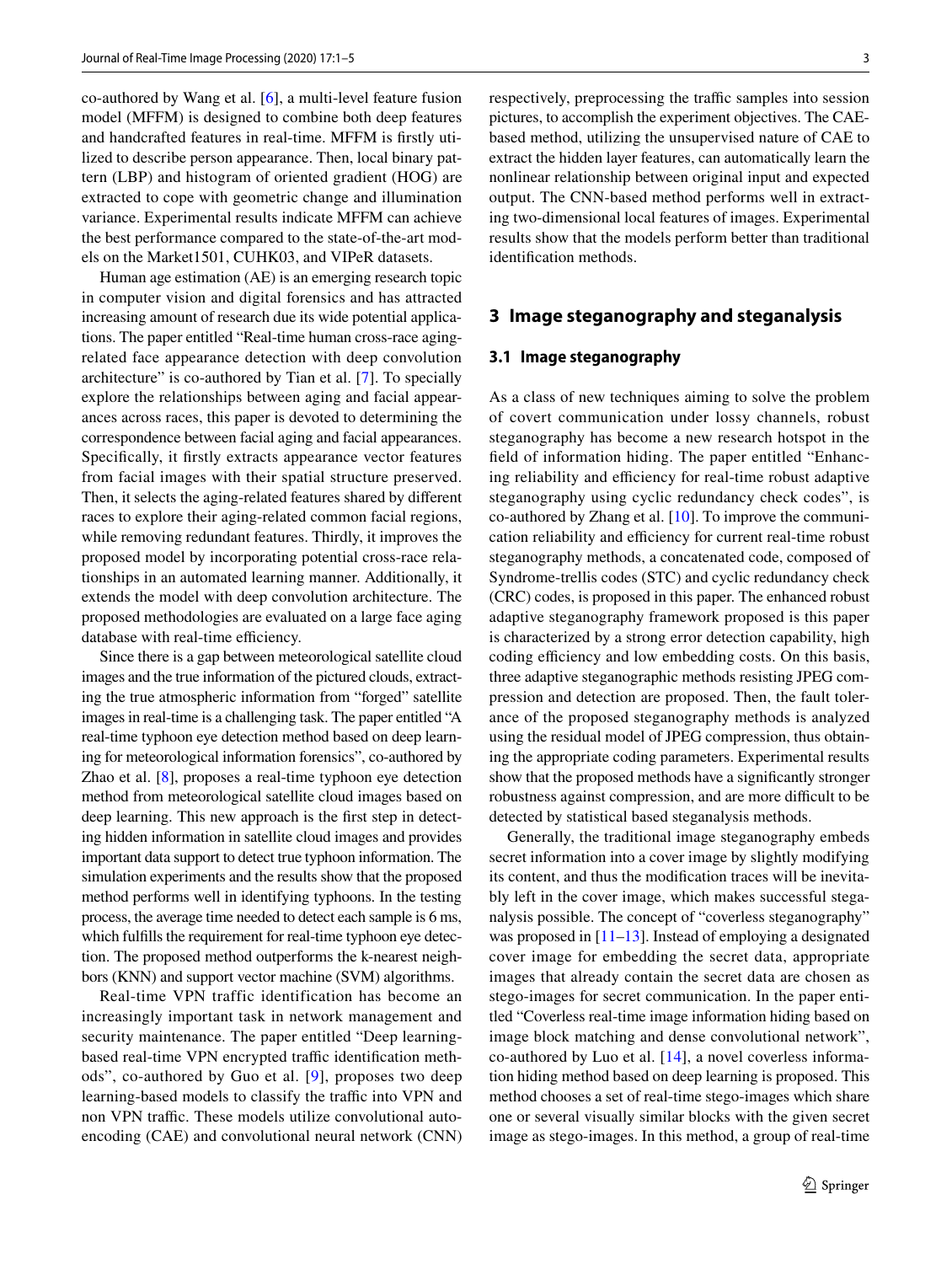images searched online are segmented according to specifc requirements. Then, the DenseNet is used to extract the high-level semantic features of each similar block. At the same time, a robust hash sequence with feature sequence, DC and location is generated by DCT. The inverted index structure based on the hash sequence is constructed to attain real-time image matching efficiently. At the sending end, the stego-images are matched and sent through feature matching. At the receiving end, the secret image can be recovered by extracting similar blocks through the received stegoimages and stitching the image blocks according to the location information. Experimental results demonstrate that the proposed method provides better robustness and has higher retrieval accuracy and capacity when compared with some existing coverless image information hiding.

## **3.2 Image steganalysis**

Image steganalysis can be regarded as the adversary to steganography, and it aims to detect whether an image contains secret data or not.

The paper entitled "Efficient binary image steganalysis based on ensemble neural network of multi-module", coauthored by Liu et al. [[15\]](#page-4-13), is devoted to binary image steganalysis. In this paper, an efficient binary image steganalysis scheme based on CNN which integrates high-pass flters, truncated linear unit and subnetworks is proposed. In the process of binary image steganography, fipped pixels usually scatter on the boundaries of the content in the image. Therefore, the frst convolutional layer is constructed with high-pass flters to capture the structure of embedded signals better. Truncated linear unit (TLU) is also adopted after the frst convolutional layer for the same purpose. Four truncated linear units with diferent truncated values are adopted in order to capture embedding signals of diferent intensities. We also adopt four subnets after the 4 truncated linear units to further boost the performance of the CNN network. The experimental results show that the proposed scheme is efficient and efective on binary steganalysis.

Since deep learning techniques have gained great success in computer vision, many works also employ the deep learning techniques for image steganalysis to achieve higher accuracy and efficiency. The paper entitled "Deep learning for real-time image steganalysis: a survey", co-authored by Ruan et al. [\[16\]](#page-4-14), gives a survey on real-time image steganalysis based on deep learning. In this paper, an account of preliminary knowledge is described frstly. A brief overview of the deep neural networks (DNN) is also presented. The combination of DNN and real-time image steganalysis is reviewed. For multi-user scenarios, a practical real-time image steganalysis application based on outlier detection methods is analyzed. At last, the future issues of real-time image steganalysis are also prospected.

## **4 Other emerging security issues**

With the development of big data and cloud computing, more and more data-owners store the data in cloud servers. Considering privacy-preserving, images data needs to be encrypted before uploaded to the cloud, which will lead to inefficient image retrieval of ciphertext domain. In the paper entitled "A privacy-preserving image retrieval method based on deep learning and adaptive weighted fusion", coauthored by Jiaohua et al. [[17](#page-4-15)], the authors propose a privacy-preserving image retrieval method based on deep learning and adaptive weighted fusion. Firstly, it extracts low-level feature EHD (edge histogram descriptor), BOW (bag of words) and high-level semantic feature of images. Secondly, the dimension of 1024-dim high-level semantic feature is reduced by PCA (principal component analysis), and the feature is binarized. Then these types of features are adaptively fused. Finally, it constructs a preflter table for fusion features to improve search efficiency by locality sensitive hashing (LSH) algorithm. K-nearest neighbor (KNN) algorithm and logistic encryption method are used to protect the privacy of fused features and images respectively. The experiments show that the proposed method can not only ensure image security but also improve the retrieval accuracy of encrypted images.

Restricted by local constrained storage space, users can store their images with the assist of the cloud. However, the cloud is a remote semi-trusted party that may extract stored images for adversaries due to monetary reasons. To address the issue, in the paper entitled "Secure real-time image protection scheme with near-duplicate detection in cloud computing", coauthored by Liu et al. [\[18\]](#page-4-16), a secure realtime image protection scheme is proposed. It can be used to enhance the security of the stored images in cloud computing. Moreover, the convergent encryption is used to construct this scheme, which can provide functionalities of image deduplication checking and near-duplicate detection for the image owner. To improve the efficiency of the near-duplicate detection, deep learning is exploited in this scheme to extract images. Security analysis indicates that the proposed scheme can meet the security requirements of correctness and security. Performance analysis shows that the proposed scheme can be performed with low computational cost.

The high efficiency video coding (HEVC) provides better coding efficiency compared to its predecessors H.264/ AVC. However, due to the adoption of a large variety of coding unit (CU) sizes, at RD optimization level, the quadtree partition of the CU still consumes a large proportion of the encoding complexity. Hence, the computational complexity cost remains a critical issue that must be properly considered in the optimization task. The paper entitled "Fast CU partition-based machine learning approach for reducing